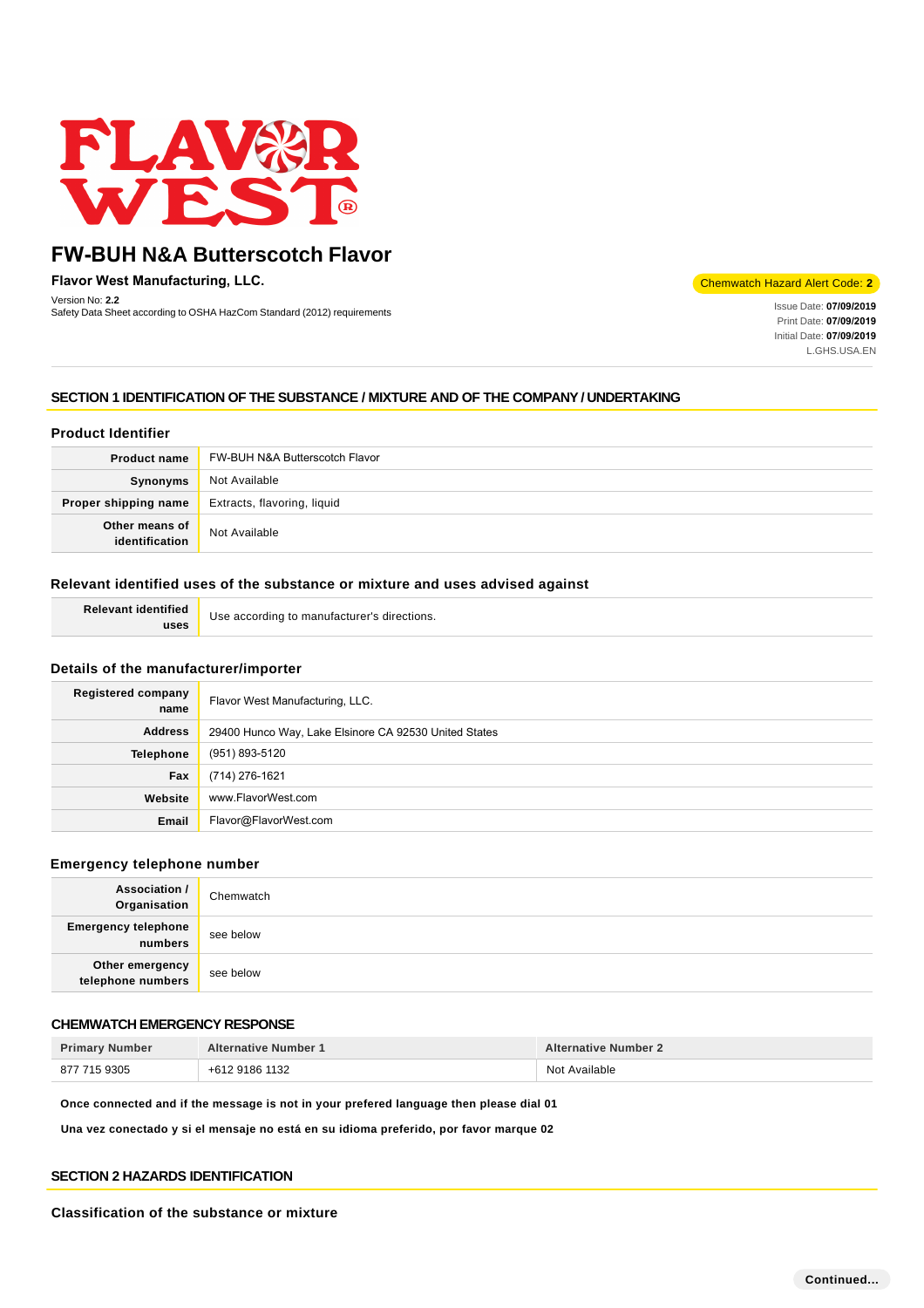

**GHS Classification** Skin Sensitizer Category 1, Eye Irritation Category 2A, Flammable Liquid Category 3

#### **Label elements**

| <b>GHS label elements</b> |                |
|---------------------------|----------------|
| <b>SIGNAL WORD</b>        | <b>WARNING</b> |

#### **Hazard statement(s)**

| H317 | May cause an allergic skin reaction |
|------|-------------------------------------|
| H319 | Causes serious eye irritation       |
| H226 | Flammable liquid and vapour         |

# **Precautionary statement(s) Prevention**

| P210 | Keep away from heat, hot surfaces, sparks, open flames and other ignition sources. No smoking. |
|------|------------------------------------------------------------------------------------------------|
| P233 | Keep container tightly closed.                                                                 |
| P280 | Wear protective gloves/protective clothing/eye protection/face protection.                     |
| P240 | Ground/bond container and receiving equipment.                                                 |
| P241 | Use explosion-proof electrical/ventilating/lighting/intrinsically safe equipment.              |
| P242 | Use only non-sparking tools.                                                                   |
| P243 | Take precautionary measures against static discharge.                                          |
| P261 | Avoid breathing dust/fume/gas/mist/vapours/spray.                                              |
| P272 | Contaminated work clothing should not be allowed out of the workplace.                         |

# **Precautionary statement(s) Response**

| P363           | Wash contaminated clothing before reuse.                                                                                            |
|----------------|-------------------------------------------------------------------------------------------------------------------------------------|
| P370+P378      | In case of fire: Use alcohol resistant foam or normal protein foam for extinction.                                                  |
| P302+P352      | IF ON SKIN: Wash with plenty of water and soap                                                                                      |
| P305+P351+P338 | IF IN EYES: Rinse cautiously with water for several minutes. Remove contact lenses, if present and easy to do. Continue<br>rinsing. |
| P333+P313      | If skin irritation or rash occurs: Get medical advice/attention.                                                                    |
| P337+P313      | If eye irritation persists: Get medical advice/attention.                                                                           |
| P303+P361+P353 | IF ON SKIN (or hair): Take off immediately all contaminated clothing. Rinse skin with water/shower.                                 |

# **Precautionary statement(s) Storage**

**P403+P235** Store in a well-ventilated place. Keep cool.

# **Precautionary statement(s) Disposal**

**P501** Dispose of contents/container to authorised chemical landfill or if organic to high temperature incineration

# **SECTION 3 COMPOSITION / INFORMATION ON INGREDIENTS**

#### **Substances**

See section below for composition of Mixtures

## **Mixtures**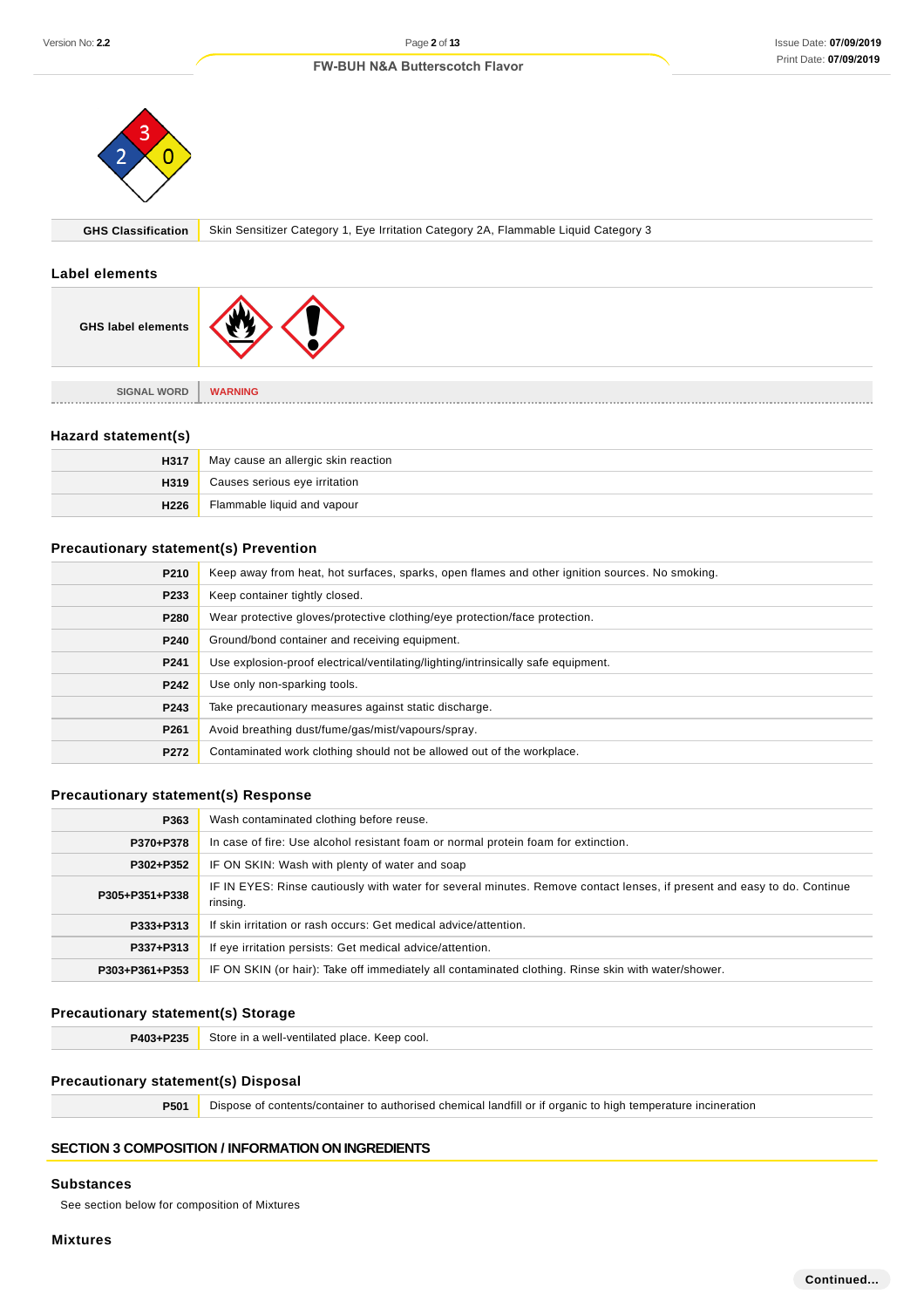| <b>CAS No</b> | %[weight] | <b>Name</b>                    |
|---------------|-----------|--------------------------------|
| 57-55-6       | 60-70     | propylene glycol               |
| 121-33-5      | $10 - 20$ | vanillin                       |
| 105-54-4      | 1.405     | ethyl butyrate                 |
| 765-70-8      | 1.323     | 3-methyl-1,2-cyclopentanedione |
| 7732-18-5     | 1.287     | water                          |
| 513-86-0      | 1.074     | acetoin                        |
| 107-92-6      | 1.003     | butyric acid                   |

The specific chemical identity and/or exact percentage (concentration) of composition has been withheld as a trade secret.

# **SECTION 4 FIRST AID MEASURES**

#### **Description of first aid measures**

| <b>Eye Contact</b>  | If this product comes in contact with the eyes:<br>▶ Wash out immediately with fresh running water.<br>Ensure complete irrigation of the eye by keeping eyelids apart and away from eye and moving the eyelids by occasionally<br>lifting the upper and lower lids.<br>▶ Seek medical attention without delay; if pain persists or recurs seek medical attention.<br>► Removal of contact lenses after an eye injury should only be undertaken by skilled personnel.                                |
|---------------------|-----------------------------------------------------------------------------------------------------------------------------------------------------------------------------------------------------------------------------------------------------------------------------------------------------------------------------------------------------------------------------------------------------------------------------------------------------------------------------------------------------|
| <b>Skin Contact</b> | If skin contact occurs:<br>Inmediately remove all contaminated clothing, including footwear.<br>Flush skin and hair with running water (and soap if available).<br>▶ Seek medical attention in event of irritation.                                                                                                                                                                                                                                                                                 |
| Inhalation          | If fumes or combustion products are inhaled remove from contaminated area.<br>Lay patient down. Keep warm and rested.<br>▶ Prostheses such as false teeth, which may block airway, should be removed, where possible, prior to initiating first aid<br>procedures.<br>▶ Apply artificial respiration if not breathing, preferably with a demand valve resuscitator, bag-valve mask device, or pocket<br>mask as trained. Perform CPR if necessary.<br>Transport to hospital, or doctor.             |
| Ingestion           | If swallowed do <b>NOT</b> induce vomiting.<br>If vomiting occurs, lean patient forward or place on left side (head-down position, if possible) to maintain open airway and<br>prevent aspiration.<br>• Observe the patient carefully.<br>▶ Never give liquid to a person showing signs of being sleepy or with reduced awareness; i.e. becoming unconscious.<br>Give water to rinse out mouth, then provide liquid slowly and as much as casualty can comfortably drink.<br>▶ Seek medical advice. |

#### **Indication of any immediate medical attention and special treatment needed**

- Polyethylene glycols are generally poorly absorbed orally and are mostly unchanged by the kidney.
- Dermal absorption can occur across damaged skin (e.g. through burns) leading to increased osmolality, anion gap metabolic acidosis, elevated calcium, low ionised calcium, CNS depression and renal failure.
- **Treatment consists of supportive care.**

[Ellenhorn and Barceloux: Medical Toxicology]

Propylene glycol is primarily a CNS depressant in large doses and may cause hypoglycaemia, lactic acidosis and seizures.

- ▶ The usual measures are supportive care and decontamination (Ipecac/ lavage/ activated charcoal/ cathartics), within 2 hours of exposure should suffice.
- Check the anion gap, arterial pH, renal function and glucose levels.

Ellenhorn and Barceloux: Medical Toxicology

# **SECTION 5 FIREFIGHTING MEASURES**

# **Extinguishing media**

| Alcohol stable foam.<br>▶ Dry chemical powder.   |
|--------------------------------------------------|
| $\triangleright$ BCF (where regulations permit). |
| Carbon dioxide.                                  |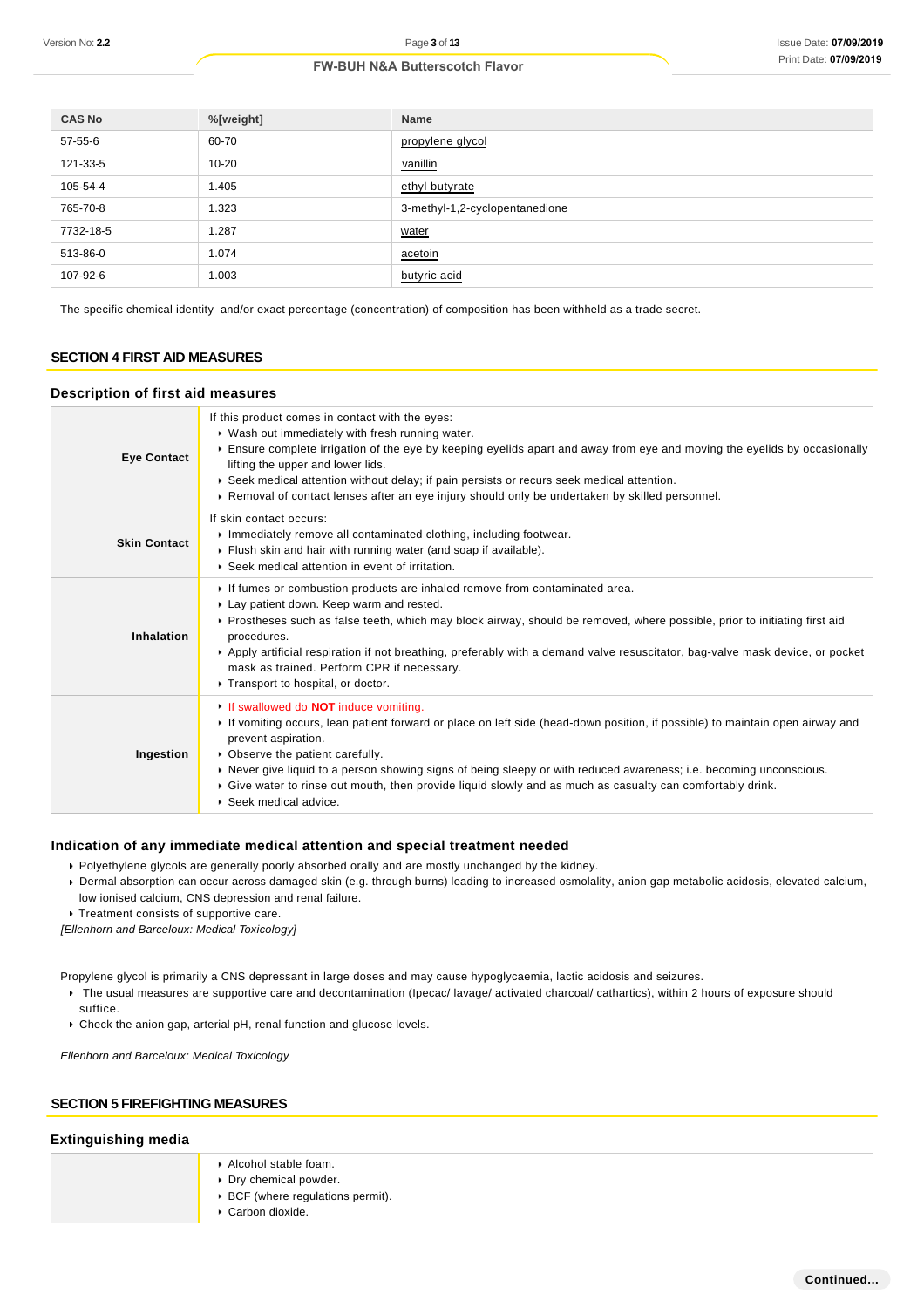# **Special hazards arising from the substrate or mixture**

| <b>Fire Incompatibility</b> | Avoid contamination with oxidising agents i.e. nitrates, oxidising acids, chlorine bleaches, pool chlorine etc. as ignition may<br>result |
|-----------------------------|-------------------------------------------------------------------------------------------------------------------------------------------|
| Advice for firefighters     |                                                                                                                                           |

| <b>AUTIOUTUL INCHANGES</b>   |                                                                                                                                                                                                                                                           |  |
|------------------------------|-----------------------------------------------------------------------------------------------------------------------------------------------------------------------------------------------------------------------------------------------------------|--|
| <b>Fire Fighting</b>         | Alert Fire Brigade and tell them location and nature of hazard.<br>• May be violently or explosively reactive.<br>• Wear breathing apparatus plus protective gloves.<br>▶ Prevent, by any means available, spillage from entering drains or water course. |  |
| <b>Fire/Explosion Hazard</b> | • Liquid and vapour are flammable.<br>• Moderate fire hazard when exposed to heat or flame.<br>• Vapour forms an explosive mixture with air.<br>• Moderate explosion hazard when exposed to heat or flame.                                                |  |

#### **SECTION 6 ACCIDENTAL RELEASE MEASURES**

# **Personal precautions, protective equipment and emergency procedures Minor Spills** ▶ Remove all ignition sources. Clean up all spills immediately. Avoid breathing vapours and contact with skin and eyes. Control personal contact with the substance, by using protective equipment. **Major Spills** Chemical Class: alcohols and glycols For release onto land: recommended sorbents listed in order of priority. **SORRENT** TYPE RANK APPLICATION COLLECTION LIMITATIONS LAND SPILL - SMALL cross-linked polymer - particulate 1 shovel shovel R, W, SS cross-linked polymer - pillow 1 throw pitchfork R, DGC, RT sorbent clay - particulate 2 shovel shovel R,I, P wood fiber - pillow 3 throw pitchfork R, P, DGC, RT treated wood fiber - pillow 3 throw pitchfork DGC, RT foamed glass - pillow **4** throw pichfork R, P, DGC, RT LAND SPILL - MEDIUM cross-linked polymer - particulate 1 blower skiploader R,W, SS polypropylene - particulate  $2$  blower skiploader W, SS, DGC sorbent clay - particulate 2 blower skiploader R, I, W, P, DGC polypropylene - mat 3 throw skiploader DGC, RT expanded mineral - particulate  $\begin{vmatrix} 3 & \text{blower} \\ 3 & \text{blower} \end{vmatrix}$  skiploader R, I, W, P, DGC polyurethane - mat **4 throw** skiploader DGC, RT Legend DGC: Not effective where ground cover is dense R; Not reusable I: Not incinerable P: Effectiveness reduced when rainy RT:Not effective where terrain is rugged SS: Not for use within environmentally sensitive sites W: Effectiveness reduced when windy Reference: Sorbents for Liquid Hazardous Substance Cleanup and Control; R.W Melvold et al: Pollution Technology Review No. 150: Noyes Data Corporation 1988 Clear area of personnel and move upwind.

- Alert Fire Brigade and tell them location and nature of hazard.
- May be violently or explosively reactive.

Personal Protective Equipment advice is contained in Section 8 of the MSDS.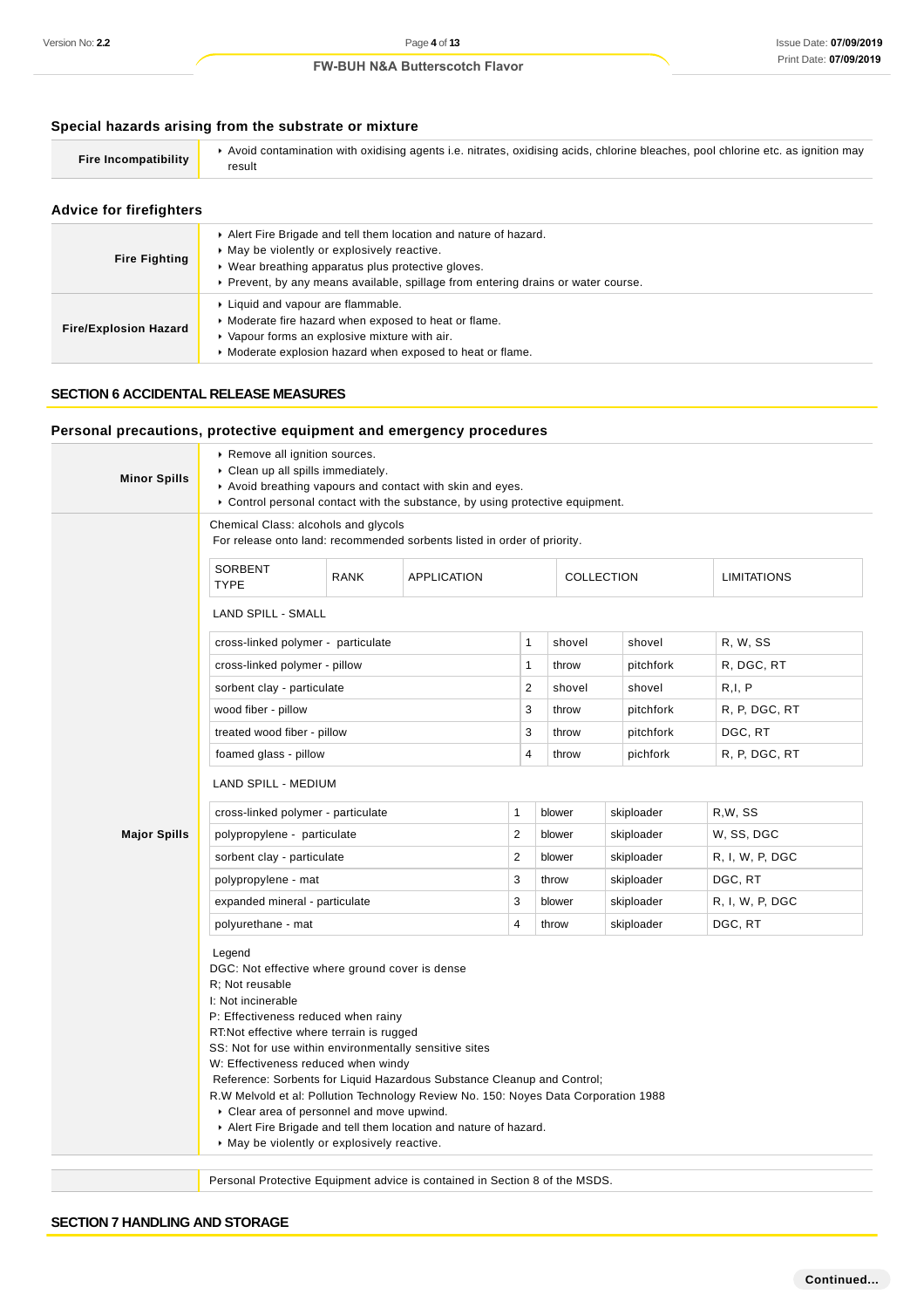| <b>FIGUALIONS IOI SAIG HANGHING</b> |                                                                                                                                                                                                                                                                                                                                                                         |  |
|-------------------------------------|-------------------------------------------------------------------------------------------------------------------------------------------------------------------------------------------------------------------------------------------------------------------------------------------------------------------------------------------------------------------------|--|
| Safe handling                       | ► Containers, even those that have been emptied, may contain explosive vapours.<br>▶ Do NOT cut, drill, grind, weld or perform similar operations on or near containers.<br>• DO NOT allow clothing wet with material to stay in contact with skin<br>Avoid all personal contact, including inhalation.<br>▶ Wear protective clothing when risk of overexposure occurs. |  |
| Other information                   | Store in original containers in approved flammable liquid storage area.<br>Store away from incompatible materials in a cool, dry, well-ventilated area.<br>DO NOT store in pits, depressions, basements or areas where vapours may be trapped.<br>• No smoking, naked lights, heat or ignition sources.                                                                 |  |

# **Precautions for safe handling**

# **Conditions for safe storage, including any incompatibilities**

| Suitable container | ▶ Packing as supplied by manufacturer.<br>Plastic containers may only be used if approved for flammable liquid.<br>• Check that containers are clearly labelled and free from leaks.<br>For low viscosity materials (i): Drums and jerry cans must be of the non-removable head type.                                                                                                                                                                           |
|--------------------|-----------------------------------------------------------------------------------------------------------------------------------------------------------------------------------------------------------------------------------------------------------------------------------------------------------------------------------------------------------------------------------------------------------------------------------------------------------------|
|                    | ► Glycols and their ethers undergo violent decomposition in contact with 70% perchloric acid. This seems likely to involve<br>formation of the glycol perchlorate esters (after scission of ethers) which are explosive, those of ethylene glycol and<br>3-chloro-1,2-propanediol being more powerful than glyceryl nitrate, and the former so sensitive that it explodes on addition<br>of water.<br>Alcohols                                                  |
| <b>Storage</b>     | • are incompatible with strong acids, acid chlorides, acid anhydrides, oxidising and reducing agents.                                                                                                                                                                                                                                                                                                                                                           |
| incompatibility    | Freacts, possibly violently, with alkaline metals and alkaline earth metals to produce hydrogen                                                                                                                                                                                                                                                                                                                                                                 |
|                    | Freact with strong acids, strong caustics, aliphatic amines, isocyanates, acetaldehyde, benzoyl peroxide, chromic acid,<br>chromium oxide, dialkylzincs, dichlorine oxide, ethylene oxide, hypochlorous acid, isopropyl chlorocarbonate, lithium<br>tetrahydroaluminate, nitrogen dioxide, pentafluoroguanidine, phosphorus halides, phosphorus pentasulfide, tangerine oil,<br>triethylaluminium, triisobutylaluminium<br>▶ should not be heated above 49 deg. |

## **PACKAGE MATERIAL INCOMPATIBILITIES**

Not Available

# **SECTION 8 EXPOSURE CONTROLS / PERSONAL PROTECTION**

# **Control parameters**

# **OCCUPATIONAL EXPOSURE LIMITS (OEL)**

# **INGREDIENT DATA**

Not Available

### **EMERGENCY LIMITS**

| Ingredient                         | <b>Material name</b>                | TEEL-1            |                     | TEEL-2            | TEEL-3     |
|------------------------------------|-------------------------------------|-------------------|---------------------|-------------------|------------|
| propylene glycol                   | Propylene glycol; (1,2-Propanediol) | $30 \text{ mg/m}$ |                     | 1300 mg/m3        | 7900 mg/m3 |
| vanillin                           | Vanilin                             |                   | $10 \text{ mg/m}$ 3 | $10 \text{ mg/m}$ | 310 mg/m3  |
| butyric acid                       | Butyric acid; (n-Butyric acid)      |                   | $0.26$ ppm          | $2.8$ ppm         | $110$ ppm  |
|                                    |                                     |                   |                     |                   |            |
| Ingredient                         | <b>Original IDLH</b>                |                   | <b>Revised IDLH</b> |                   |            |
| propylene glycol                   | Not Available                       |                   | Not Available       |                   |            |
| vanillin                           | Not Available                       |                   | Not Available       |                   |            |
| ethyl butyrate                     | Not Available                       |                   | Not Available       |                   |            |
| 3-methyl-<br>1,2-cyclopentanedione | Not Available                       |                   | Not Available       |                   |            |
| water                              | Not Available                       |                   | Not Available       |                   |            |
| acetoin                            | Not Available                       |                   | Not Available       |                   |            |
| butyric acid                       | Not Available                       |                   | Not Available       |                   |            |

**MATERIAL DATA**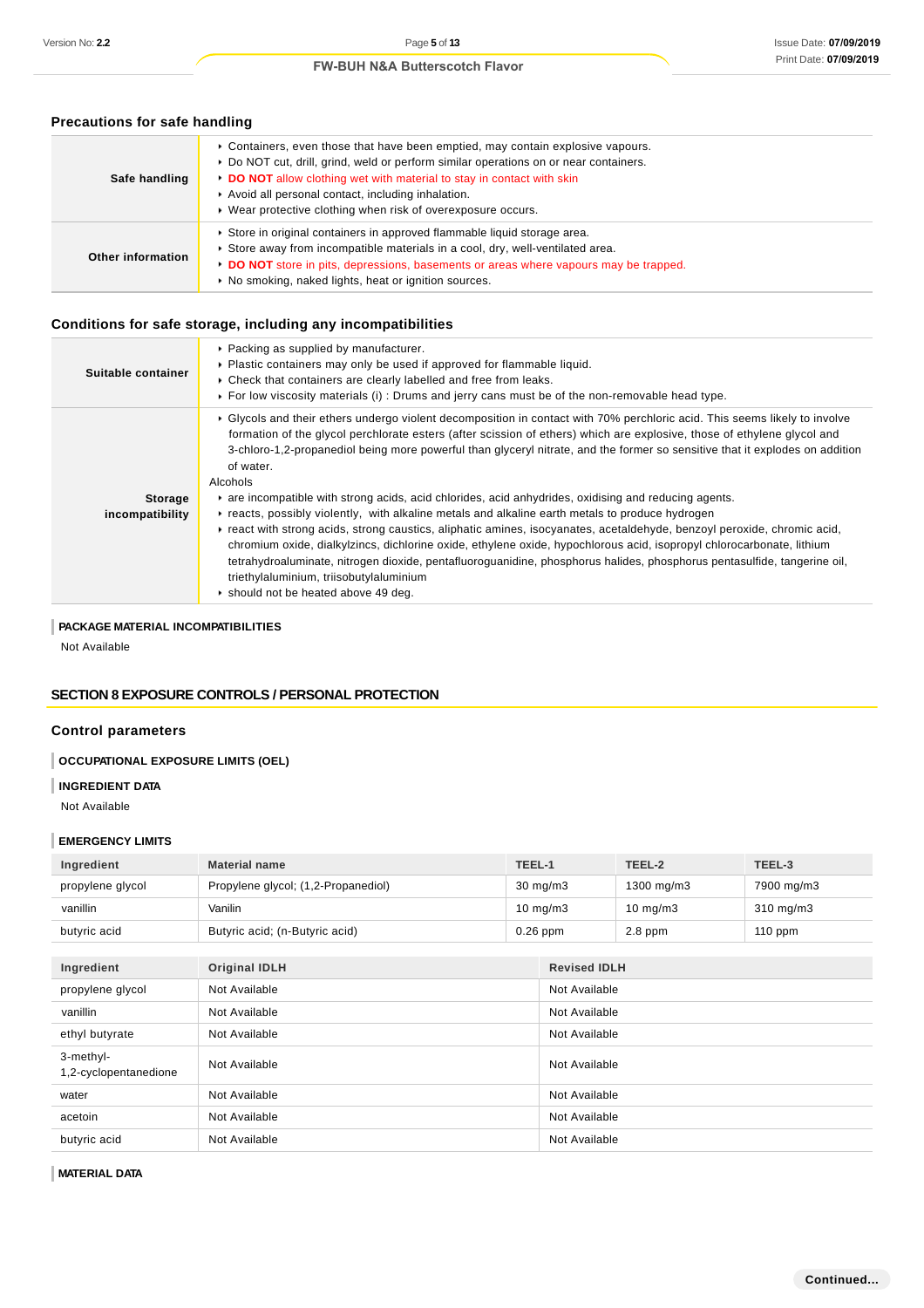for propylene glycol:

Saturated vapour concentration @ 20 deg C.= 65.8 ppm, 204.6 mg/m3; i.e higher concentrations can only occur as aerosols or at higher temperatures. Odour Threshold: Practically odourless.

A small number of individuals show skin irritation or sensitisation from repeated or prolonged exposure to propylene glycol. A workplace environmental exposure limit (WEEL) has been established by AIHA and is thought to be protective against systemic effects.

#### **Exposure controls**

| Appropriate<br>engineering controls | Engineering controls are used to remove a hazard or place a barrier between the worker and the hazard. Well-designed<br>engineering controls can be highly effective in protecting workers and will typically be independent of worker interactions to<br>provide this high level of protection.<br>The basic types of engineering controls are:<br>Process controls which involve changing the way a job activity or process is done to reduce the risk.<br>Enclosure and/or isolation of emission source which keeps a selected hazard "physically" away from the worker and<br>ventilation that strategically "adds" and "removes" air in the work environment. |
|-------------------------------------|--------------------------------------------------------------------------------------------------------------------------------------------------------------------------------------------------------------------------------------------------------------------------------------------------------------------------------------------------------------------------------------------------------------------------------------------------------------------------------------------------------------------------------------------------------------------------------------------------------------------------------------------------------------------|
| <b>Personal protection</b>          |                                                                                                                                                                                                                                                                                                                                                                                                                                                                                                                                                                                                                                                                    |
| Eye and face<br>protection          | Safety glasses with side shields.<br>Chemical goggles.<br>▶ Contact lenses may pose a special hazard; soft contact lenses may absorb and concentrate irritants. A written policy<br>document, describing the wearing of lenses or restrictions on use, should be created for each workplace or task.                                                                                                                                                                                                                                                                                                                                                               |
| <b>Skin protection</b>              | See Hand protection below                                                                                                                                                                                                                                                                                                                                                                                                                                                                                                                                                                                                                                          |
| <b>Hands/feet protection</b>        | ▶ Wear chemical protective gloves, e.g. PVC.<br>▶ Wear safety footwear or safety gumboots, e.g. Rubber<br><b>NOTE:</b><br>The material may produce skin sensitisation in predisposed individuals. Care must be taken, when removing gloves and<br>other protective equipment, to avoid all possible skin contact.<br>▶ Contaminated leather items, such as shoes, belts and watch-bands should be removed and destroyed.                                                                                                                                                                                                                                           |
| <b>Body protection</b>              | See Other protection below                                                                                                                                                                                                                                                                                                                                                                                                                                                                                                                                                                                                                                         |
| Other protection                    | • Overalls.<br>▶ PVC Apron.<br>▶ PVC protective suit may be required if exposure severe.<br>▶ Eyewash unit.                                                                                                                                                                                                                                                                                                                                                                                                                                                                                                                                                        |
| <b>Thermal hazards</b>              | Not Available                                                                                                                                                                                                                                                                                                                                                                                                                                                                                                                                                                                                                                                      |

### **Recommended material(s)**

#### **GLOVE SELECTION INDEX**

Glove selection is based on a modified presentation of the:

 **"Forsberg Clothing Performance Index".**

 The effect(s) of the following substance(s) are taken into account in the **computer-generated** selection:

FW-BUH N&A Butterscotch Flavor

| <b>Material</b> | <b>CPI</b> |
|-----------------|------------|
| <b>BUTYL</b>    | C          |
| NATURAL RUBBER  | C          |
| <b>NEOPRENE</b> | C          |
| PE/EVAL/PE      | С          |
| <b>PVA</b>      | C          |
| <b>VITON</b>    | C          |

\* CPI - Chemwatch Performance Index

A: Best Selection

B: Satisfactory; may degrade after 4 hours continuous immersion C: Poor to Dangerous Choice for other than short term immersion **NOTE**: As a series of factors will influence the actual performance of the glove, a final selection must be based on detailed observation. -

\* Where the glove is to be used on a short term, casual or infrequent basis, factors such as "feel" or convenience (e.g. disposability), may dictate a choice of gloves which might otherwise be unsuitable following long-term or frequent use. A qualified practitioner should be consulted.

#### **Respiratory protection**

Type AB-P Filter of sufficient capacity. (AS/NZS 1716 & 1715, EN 143:2000 & 149:2001, ANSI Z88 or national equivalent)

Where the concentration of gas/particulates in the breathing zone, approaches or exceeds the "Exposure Standard" (or ES), respiratory protection is required.

Degree of protection varies with both face-piece and Class of filter; the nature of protection varies with Type of filter.

| Required<br><b>Minimum</b><br><b>Protection Factor</b> | Half-Face<br>Respirator | <b>Full-Face</b><br>Respirator     | <b>Powered Air</b><br>Respirator        |
|--------------------------------------------------------|-------------------------|------------------------------------|-----------------------------------------|
| up to $10 \times ES$                                   | AB-AUS P2               |                                    | AB-PAPR-AUS /<br>Class 1 P <sub>2</sub> |
| up to $50 \times ES$                                   | $\blacksquare$          | AB-AUS /<br>Class 1 P <sub>2</sub> |                                         |
| up to $100 \times ES$                                  | $\blacksquare$          | AB-2 P2                            | AB-PAPR-2 P2 ^                          |

#### ^ - Full-face

 $A(All classes) = Organic vapours, B AUS or B1 = Acid gases, B2 = Acid$ gas or hydrogen cyanide(HCN), B3 = Acid gas or hydrogen cyanide(HCN),  $E =$  Sulfur dioxide(SO2), G = Agricultural chemicals, K = Ammonia(NH3),  $Hg =$  Mercury,  $NO =$  Oxides of nitrogen,  $MB =$  Methyl bromide,  $AX =$  Low boiling point organic compounds(below 65 degC)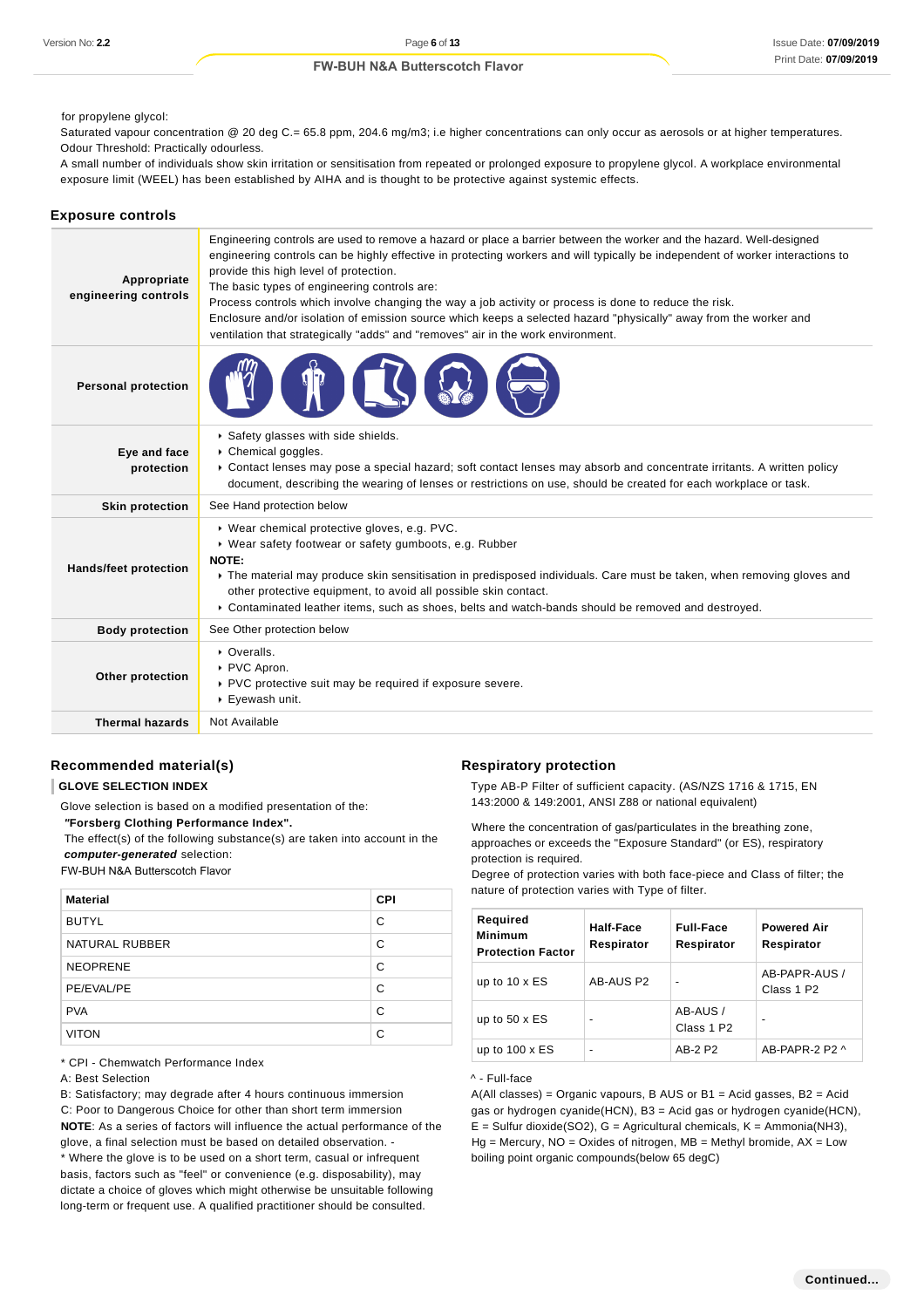### **SECTION 9 PHYSICAL AND CHEMICAL PROPERTIES**

# **Information on basic physical and chemical properties**

| Appearance                                      | Clear amber    |                                                                               |                     |
|-------------------------------------------------|----------------|-------------------------------------------------------------------------------|---------------------|
|                                                 |                |                                                                               |                     |
| <b>Physical state</b>                           | Liquid         | <b>Relative density</b><br>(Water = $1$ )                                     | 1.04                |
| Odour                                           | Characteristic | <b>Partition coefficient</b><br>n-octanol / water                             | Not Available       |
| <b>Odour threshold</b>                          | Not Available  | Auto-ignition<br>temperature (°C)                                             | Not Available       |
| pH (as supplied)                                | Not Available  | Decomposition<br>temperature                                                  | Not Available       |
| Melting point /<br>freezing point (°C)          | Not Available  | <b>Viscosity (cSt)</b>                                                        | Not Available       |
| Initial boiling point<br>and boiling range (°C) | Not Available  | Molecular weight<br>(g/mol)                                                   | Not Available       |
| Flash point (°C)                                | 50.39          | <b>Taste</b>                                                                  | <b>Butterscotch</b> |
| <b>Evaporation rate</b>                         | Not Available  | <b>Explosive properties</b>                                                   | Not Available       |
| Flammability                                    | Flammable.     | <b>Oxidising properties</b>                                                   | Not Available       |
| <b>Upper Explosive Limit</b><br>(%)             | Not Available  | <b>Surface Tension</b><br>(dyn/cm or mN/m)                                    | Not Available       |
| <b>Lower Explosive Limit</b><br>(%)             | Not Available  | <b>Volatile Component</b><br>$(% \mathcal{L}_{0}\rightarrow \mathcal{L}_{1})$ | Not Available       |
| Vapour pressure (kPa)                           | Not Available  | Gas group                                                                     | Not Available       |
| Solubility in water<br>(g/L)                    | Miscible       | pH as a solution (1%)                                                         | Not Available       |
| Vapour density (Air =<br>1)                     | Not Available  | VOC g/L                                                                       | Not Available       |
|                                                 |                |                                                                               |                     |

# **SECTION 10 STABILITY AND REACTIVITY**

| Reactivity                                    | See section 7                                                                                                                        |
|-----------------------------------------------|--------------------------------------------------------------------------------------------------------------------------------------|
| <b>Chemical stability</b>                     | • Unstable in the presence of incompatible materials.<br>▶ Product is considered stable.<br>Hazardous polymerisation will not occur. |
| Possibility of<br>hazardous reactions         | See section 7                                                                                                                        |
| <b>Conditions to avoid</b>                    | See section 7                                                                                                                        |
| Incompatible materials                        | See section 7                                                                                                                        |
| <b>Hazardous</b><br>decomposition<br>products | See section 5                                                                                                                        |

# **SECTION 11 TOXICOLOGICAL INFORMATION**

# **Information on toxicological effects**

| <b>Inhaled</b> | The material is not thought to produce respiratory irritation (as classified by EC Directives using animal models).<br>Nevertheless inhalation of vapours, fumes or aerosols, especially for prolonged periods, may produce respiratory discomfort<br>and occasionally, distress.<br>Inhalation of vapours may cause drowsiness and dizziness. This may be accompanied by narcosis, reduced alertness, loss<br>of reflexes, lack of coordination and vertigo.                                                                                                                                                                                                            |
|----------------|--------------------------------------------------------------------------------------------------------------------------------------------------------------------------------------------------------------------------------------------------------------------------------------------------------------------------------------------------------------------------------------------------------------------------------------------------------------------------------------------------------------------------------------------------------------------------------------------------------------------------------------------------------------------------|
| Ingestion      | Accidental ingestion of the material may be damaging to the health of the individual.<br>Ingestion of propylene glycol produced reversible central nervous system depression in humans following ingestion of 60 ml.<br>Symptoms included increased heart-rate (tachycardia), excessive sweating (diaphoresis) and grand mal seizures in a 15<br>month child who ingested large doses (7.5 ml/day for 8 days) as an ingredient of vitamin preparation.<br>Excessive repeated ingestions may cause hypoglycaemia (low levels of glucose in the blood stream) among susceptible<br>individuals; this may result in muscular weakness, incoordination and mental confusion. |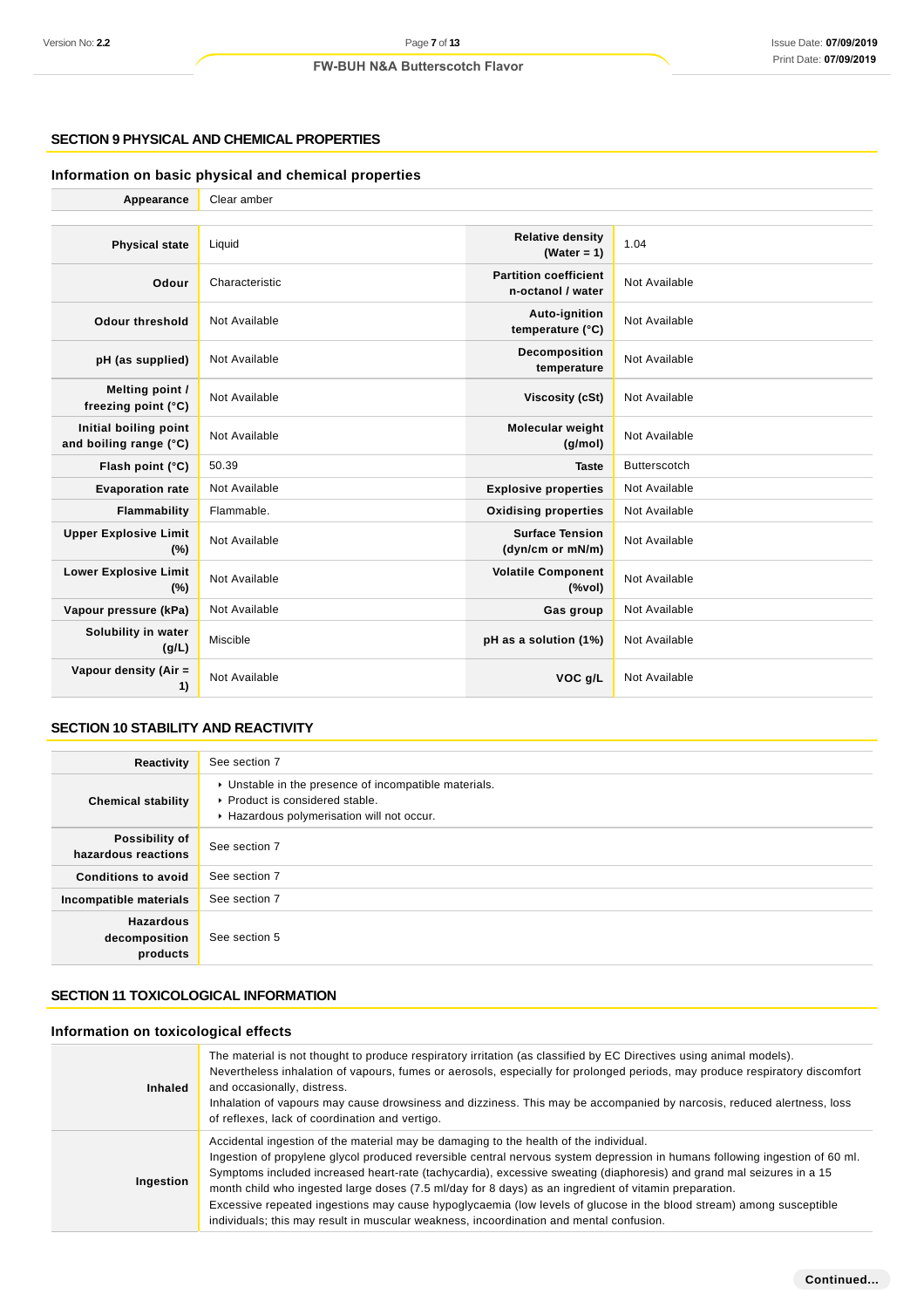|                       | Skin contact is not thought to have harmful health effects (as classified under EC Directives); the material may still produce<br>health damage following entry through wounds, lesions or abrasions.                                                                                                                                                                                                                                                                                                                                                                                                                                                                                                                                                                                                                         |                   |  |  |
|-----------------------|-------------------------------------------------------------------------------------------------------------------------------------------------------------------------------------------------------------------------------------------------------------------------------------------------------------------------------------------------------------------------------------------------------------------------------------------------------------------------------------------------------------------------------------------------------------------------------------------------------------------------------------------------------------------------------------------------------------------------------------------------------------------------------------------------------------------------------|-------------------|--|--|
| <b>Skin Contact</b>   | The material may produce moderate skin irritation; limited evidence or practical experience suggests, that the material either:<br>▶ produces moderate inflammation of the skin in a substantial number of individuals following direct contact and/or<br>▶ produces significant, but moderate, inflammation when applied to the healthy intact skin of animals (for up to four hours),<br>such inflammation being present twenty-four hours or more after the end of the exposure period.<br>Skin irritation may also be present after prolonged or repeated exposure; this may result in a form of contact dermatitis<br>(nonallergic). The dermatitis is often characterised by skin redness (erythema) and swelling (oedema) which may progress to<br>blistering (vesiculation), scaling and thickening of the epidermis. |                   |  |  |
| Eye                   | Irritation of the eyes may produce a heavy secretion of tears (lachrymation).<br>Limited evidence or practical experience suggests, that the material may cause eye irritation in a substantial number of<br>individuals. Repeated or prolonged eye contact may cause inflammation characterised by temporary redness (similar to<br>windburn) of the conjunctiva (conjunctivitis); temporary impairment of vision and/or other transient eye damage/ulceration<br>may occur.                                                                                                                                                                                                                                                                                                                                                 |                   |  |  |
| <b>Chronic</b>        | Practical experience shows that skin contact with the material is capable either of inducing a sensitisation reaction in a<br>substantial number of individuals, and/or of producing a positive response in experimental animals.<br>Limited evidence suggests that repeated or long-term occupational exposure may produce cumulative health effects<br>involving organs or biochemical systems.<br>Propylene glycol is though, by some, to be a sensitising principal following the regular use of topical creams by eczema<br>patients. A study of 866 persons using a formulation containing propylene glycol in a patch test indicated that propylene<br>glycol caused primary irritation in 16% of exposed individuals probably caused by dehydration.                                                                  |                   |  |  |
| <b>FW-BUH N&amp;A</b> | <b>TOXICITY</b>                                                                                                                                                                                                                                                                                                                                                                                                                                                                                                                                                                                                                                                                                                                                                                                                               | <b>IRRITATION</b> |  |  |

| <b>FW-BUH N&amp;A</b>      | <b>LOXICITY</b><br><b>IRRITATION</b>                                                                                   |                                    |                                    |                   |  |
|----------------------------|------------------------------------------------------------------------------------------------------------------------|------------------------------------|------------------------------------|-------------------|--|
| <b>Butterscotch Flavor</b> | Not Available                                                                                                          | Not Available                      |                                    |                   |  |
|                            |                                                                                                                        |                                    |                                    |                   |  |
|                            | <b>TOXICITY</b>                                                                                                        |                                    | <b>IRRITATION</b>                  |                   |  |
|                            | Dermal (rabbit) LD50: >2000 mg/kg <sup>[1]</sup>                                                                       |                                    | Eye (rabbit): 100 mg - mild        |                   |  |
| propylene glycol           | Oral (rat) LD50: 20000 mg/kgd <sup>[2]</sup>                                                                           |                                    | Eye (rabbit): 500 mg/24h - mild    |                   |  |
|                            |                                                                                                                        |                                    | Skin(human):104 mg/3d Intermit Mod |                   |  |
|                            |                                                                                                                        |                                    | Skin(human):500 mg/7days mild      |                   |  |
|                            | <b>TOXICITY</b>                                                                                                        |                                    |                                    | <b>IRRITATION</b> |  |
| vanillin                   | dermal (rat) LD50: >2000 mg/kg $[1]$                                                                                   |                                    |                                    | Not Available     |  |
|                            | Oral (rat) LD50: 1400 mg/kg <sup>[1]</sup>                                                                             |                                    |                                    |                   |  |
|                            |                                                                                                                        |                                    |                                    |                   |  |
|                            | <b>TOXICITY</b>                                                                                                        |                                    |                                    | <b>IRRITATION</b> |  |
| ethyl butyrate             | Dermal (rabbit) LD50: >2000 mg/kg <sup>[2]</sup>                                                                       |                                    |                                    | Nil reported      |  |
|                            | Oral (rat) LD50: 13000 mg/kgd <sup>[2]</sup>                                                                           |                                    |                                    |                   |  |
| 3-methyl-                  | <b>TOXICITY</b>                                                                                                        |                                    |                                    | <b>IRRITATION</b> |  |
| 1,2-cyclopentanedione      | Oral (guinea pig) LD50: 1400 mg/kg <sup>[2]</sup>                                                                      |                                    |                                    | Not Available     |  |
|                            |                                                                                                                        |                                    |                                    |                   |  |
| water                      | <b>TOXICITY</b>                                                                                                        |                                    |                                    | <b>IRRITATION</b> |  |
|                            | Oral (rat) LD50: >90000 mg/kg <sup>[2]</sup>                                                                           |                                    |                                    | Not Available     |  |
|                            | <b>TOXICITY</b>                                                                                                        | <b>IRRITATION</b>                  |                                    |                   |  |
| acetoin                    | Dermal (rabbit) LD50: >5000 mg/kg <sup>[2]</sup>                                                                       |                                    | Skin (rabbit): 500 mg/24h-mod      |                   |  |
|                            | Oral (rat) LD50: >5000 mg/kgd <sup>[2]</sup>                                                                           |                                    |                                    |                   |  |
|                            | <b>TOXICITY</b><br><b>IRRITATION</b>                                                                                   |                                    |                                    |                   |  |
|                            | dermal (rat) LD50: 530 mg/kgE <sup>[2]</sup>                                                                           | Eye (rabbit):0.250 mg(open)-SEVERE |                                    |                   |  |
| butyric acid               | Oral (rat) LD50: 1500 mg/kg[2]                                                                                         |                                    | Skin (rabbit): 20mg/24h - moderate |                   |  |
|                            |                                                                                                                        |                                    |                                    |                   |  |
| Legend:                    | 1. Value obtained from Europe ECHA Registered Substances - Acute toxicity 2.* Value obtained from manufacturer's msds. |                                    |                                    |                   |  |
|                            | Unless otherwise specified data extracted from RTECS - Register of Toxic Effect of chemical Substances                 |                                    |                                    |                   |  |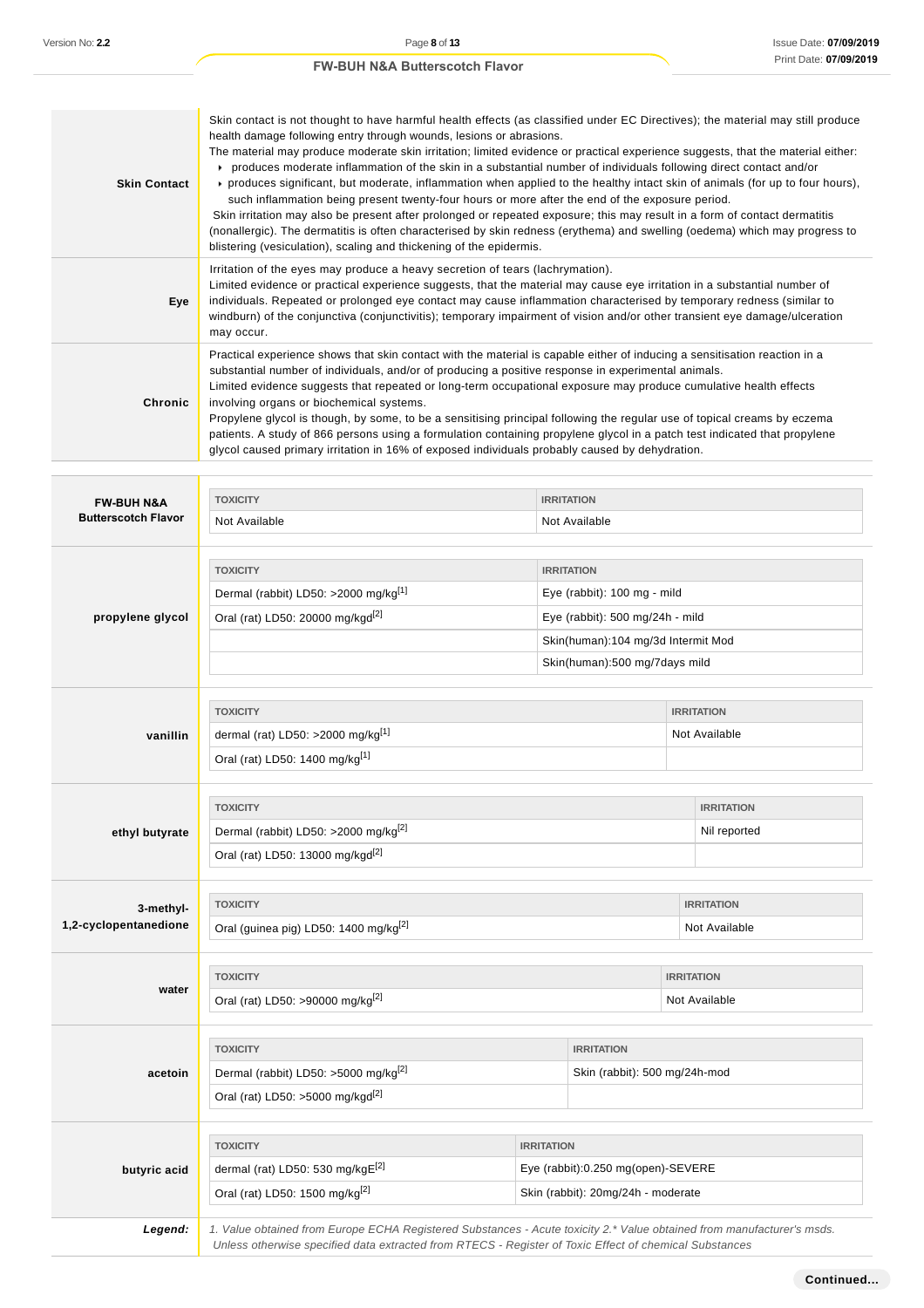| <b>PROPYLENE GLYCOL</b>                                                              | The material may cause skin irritation after prolonged or repeated exposure and may produce a contact dermatitis<br>(nonallergic). This form of dermatitis is often characterised by skin redness (erythema) and swelling the epidermis.<br>Histologically there may be intercellular oedema of the spongy layer (spongiosis) and intracellular oedema of the<br>epidermis.<br>The acute oral toxicity of propylene glycol is very low, and large quantities are required to cause perceptible health<br>damage in humans. |                                                                                                                                                                                                                                                                                                                                                                                                                                                                                                                                                                                                                                                                                                                                                                                                                                                  |                                                                        |  |
|--------------------------------------------------------------------------------------|----------------------------------------------------------------------------------------------------------------------------------------------------------------------------------------------------------------------------------------------------------------------------------------------------------------------------------------------------------------------------------------------------------------------------------------------------------------------------------------------------------------------------|--------------------------------------------------------------------------------------------------------------------------------------------------------------------------------------------------------------------------------------------------------------------------------------------------------------------------------------------------------------------------------------------------------------------------------------------------------------------------------------------------------------------------------------------------------------------------------------------------------------------------------------------------------------------------------------------------------------------------------------------------------------------------------------------------------------------------------------------------|------------------------------------------------------------------------|--|
| <b>VANILLIN</b>                                                                      | For certain benzyl derivatives:                                                                                                                                                                                                                                                                                                                                                                                                                                                                                            | All members of this group (benzyl, benzoate and 2-hydroxybenzoate (salicylate) esters) contain a benzene ring bonded<br>directly to an oxygenated functional group (aldehyde or ester) that is hydrolysed and/or oxidised to a benzoic acid<br>derivative. As a stable animal metabolite, benzoic acid derivatives are efficiently excreted primarily in the urine.<br>These reaction pathways have been reported in both aquatic and terrestrial species. The similarity of their toxicologic<br>properties is a reflection their participation in these common metabolic pathways.<br>Miosis, somnolence, muscle weakness, coma, respiratory stimulation, maternal effects involving ovaries, fallopian<br>tubes, uterus, cervix and vagina recorded.                                                                                          |                                                                        |  |
| <b>ETHYL BUTYRATE</b>                                                                |                                                                                                                                                                                                                                                                                                                                                                                                                                                                                                                            | Asthma-like symptoms may continue for months or even years after exposure to the material ceases. This may be<br>due to a non-allergenic condition known as reactive airways dysfunction syndrome (RADS) which can occur following<br>exposure to high levels of highly irritating compound. Key criteria for the diagnosis of RADS include the absence of<br>preceding respiratory disease, in a non-atopic individual, with abrupt onset of persistent asthma-like symptoms within<br>minutes to hours of a documented exposure to the irritant. A reversible airflow pattern, on spirometry, with the<br>presence of moderate to severe bronchial hyperreactivity on methacholine challenge testing and the lack of minimal<br>lymphocytic inflammation, without eosinophilia, have also been included in the criteria for diagnosis of RADS. |                                                                        |  |
| <b>WATER</b>                                                                         |                                                                                                                                                                                                                                                                                                                                                                                                                                                                                                                            | No significant acute toxicological data identified in literature search.                                                                                                                                                                                                                                                                                                                                                                                                                                                                                                                                                                                                                                                                                                                                                                         |                                                                        |  |
| <b>ACETOIN</b>                                                                       | epidermis.<br>For diacetyl (and its metabolic products):                                                                                                                                                                                                                                                                                                                                                                                                                                                                   | The material may cause skin irritation after prolonged or repeated exposure and may produce a contact dermatitis<br>(nonallergic). This form of dermatitis is often characterised by skin redness (erythema) and swelling the epidermis.<br>Histologically there may be intercellular oedema of the spongy layer (spongiosis) and intracellular oedema of the<br>Artificial butter flavoring normally contains two important constituents, diacetyl and acetoin.                                                                                                                                                                                                                                                                                                                                                                                 |                                                                        |  |
| <b>BUTYRIC ACID</b>                                                                  | The material may produce severe irritation to the eye causing pronounced inflammation. Repeated or prolonged<br>exposure to irritants may produce conjunctivitis.<br>The material may produce severe skin irritation after prolonged or repeated exposure, and may produce a contact<br>dermatitis (nonallergic). This form of dermatitis is often characterised by skin redness (erythema) thickening of the<br>epidermis.<br>The substance has been investigated as a mutagen.                                           |                                                                                                                                                                                                                                                                                                                                                                                                                                                                                                                                                                                                                                                                                                                                                                                                                                                  |                                                                        |  |
| <b>FW-BUH N&amp;A Butterscotch</b><br>Flavor &<br>3-METHYL-<br>1,2-CYCLOPENTANEDIONE | The following information refers to contact allergens as a group and may not be specific to this product.<br>Contact allergies quickly manifest themselves as contact eczema, more rarely as urticaria or Quincke's oedema. The<br>pathogenesis of contact eczema involves a cell-mediated (T lymphocytes) immune reaction of the delayed type.<br>Other allergic skin reactions, e.g. contact urticaria, involve antibody-mediated immune reactions.                                                                      |                                                                                                                                                                                                                                                                                                                                                                                                                                                                                                                                                                                                                                                                                                                                                                                                                                                  |                                                                        |  |
| <b>Acute Toxicity</b>                                                                | O                                                                                                                                                                                                                                                                                                                                                                                                                                                                                                                          | Carcinogenicity                                                                                                                                                                                                                                                                                                                                                                                                                                                                                                                                                                                                                                                                                                                                                                                                                                  | O                                                                      |  |
| Skin<br><b>Irritation/Corrosion</b>                                                  | $\circ$                                                                                                                                                                                                                                                                                                                                                                                                                                                                                                                    | Reproductivity                                                                                                                                                                                                                                                                                                                                                                                                                                                                                                                                                                                                                                                                                                                                                                                                                                   | O                                                                      |  |
| <b>Serious Eye</b><br>Damage/Irritation                                              | v                                                                                                                                                                                                                                                                                                                                                                                                                                                                                                                          | STOT - Single<br><b>Exposure</b>                                                                                                                                                                                                                                                                                                                                                                                                                                                                                                                                                                                                                                                                                                                                                                                                                 | Q                                                                      |  |
| <b>Respiratory or Skin</b><br>sensitisation                                          | v                                                                                                                                                                                                                                                                                                                                                                                                                                                                                                                          | <b>STOT - Repeated</b><br><b>Exposure</b>                                                                                                                                                                                                                                                                                                                                                                                                                                                                                                                                                                                                                                                                                                                                                                                                        | $\circ$                                                                |  |
| <b>Mutagenicity</b>                                                                  | O                                                                                                                                                                                                                                                                                                                                                                                                                                                                                                                          | <b>Aspiration Hazard</b>                                                                                                                                                                                                                                                                                                                                                                                                                                                                                                                                                                                                                                                                                                                                                                                                                         | O                                                                      |  |
|                                                                                      |                                                                                                                                                                                                                                                                                                                                                                                                                                                                                                                            | Legend:                                                                                                                                                                                                                                                                                                                                                                                                                                                                                                                                                                                                                                                                                                                                                                                                                                          | $\blacktriangleright$ - Data required to make classification available |  |

– Data available but does not fill the criteria for classification

– Data Not Available to make classification

# **CMR STATUS**

Not Applicable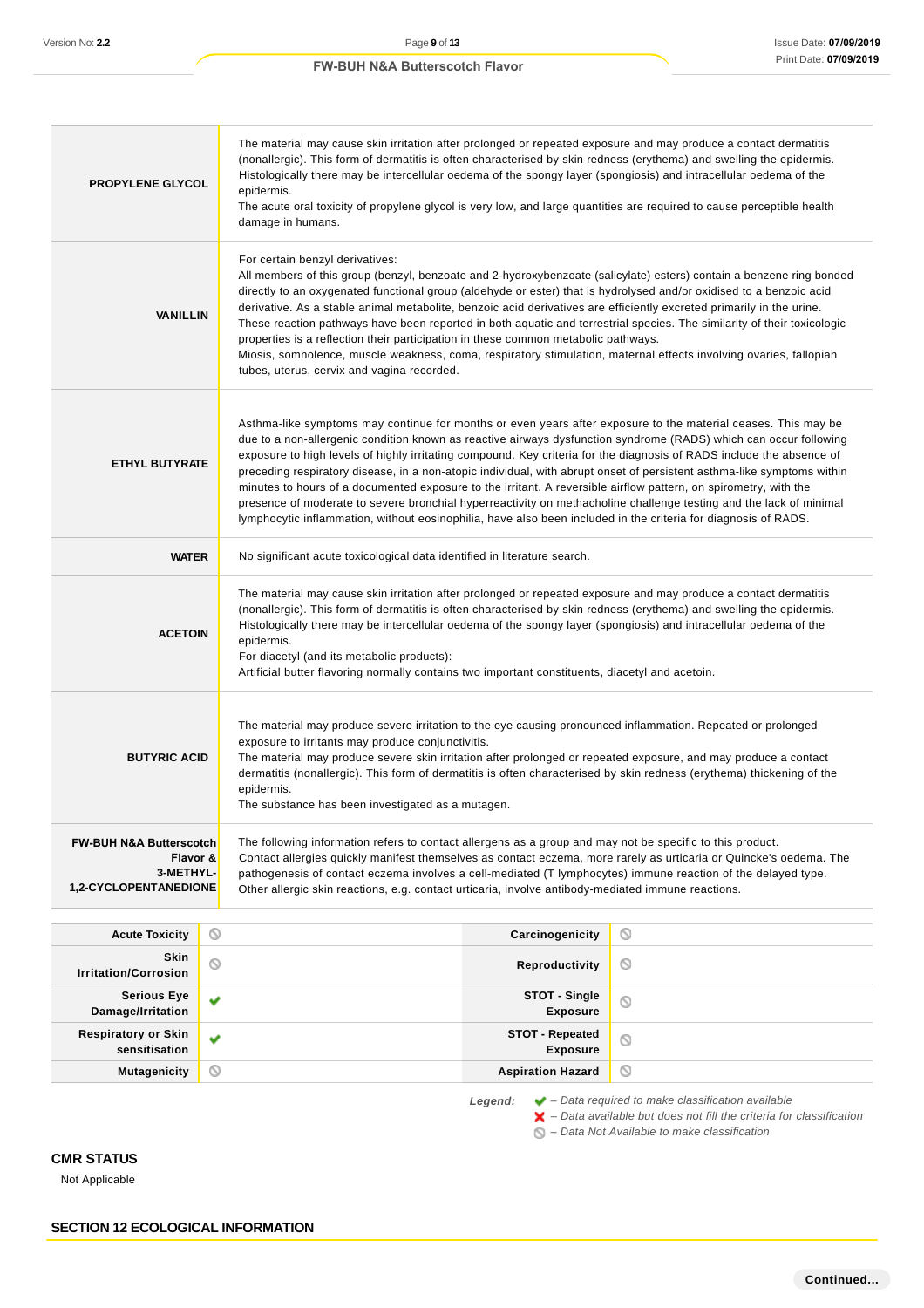#### **Toxicity**

## **NOT AVAILABLE**

| Ingredient                         | Endpoint      | <b>Test Duration</b> | <b>Effect</b> | Value         | <b>Species</b> | <b>BCF</b>    |
|------------------------------------|---------------|----------------------|---------------|---------------|----------------|---------------|
| propylene glycol                   | Not Available | Not Available        | Not Available | Not Available | Not Available  | Not Available |
| vanillin                           | Not Available | Not Available        | Not Available | Not Available | Not Available  | Not Available |
| ethyl butyrate                     | Not Available | Not Available        | Not Available | Not Available | Not Available  | Not Available |
| 3-methyl-<br>1,2-cyclopentanedione | Not Available | Not Available        | Not Available | Not Available | Not Available  | Not Available |
| water                              | Not Available | Not Available        | Not Available | Not Available | Not Available  | Not Available |
| acetoin                            | Not Available | Not Available        | Not Available | Not Available | Not Available  | Not Available |
| butyric acid                       | Not Available | Not Available        | Not Available | Not Available | Not Available  | Not Available |

Propylene glycol is known to exert high levels of biochemical oxygen demand (BOD) during degradation in surface waters. This process can adversely affect aquatic life by consuming oxygen needed by aquatic organisms for survival. Large quantities of dissolved oxygen (DO) in the water column are consumed when microbial populations decompose propylene glycol.

Sufficient dissolved oxygen levels in surface waters are critical for the survival of fish, macro-invertebrates, and other aquatic organisms.

# **Persistence and degradability**

| Ingredient                         | Persistence: Water/Soil | <b>Persistence: Air</b> |
|------------------------------------|-------------------------|-------------------------|
| propylene glycol                   | LOW                     | LOW                     |
| vanillin                           | LOW                     | LOW                     |
| ethyl butyrate                     | LOW                     | LOW                     |
| 3-methyl-<br>1,2-cyclopentanedione | LOW                     | LOW                     |
| water                              | LOW                     | LOW                     |
| acetoin                            | LOW                     | LOW                     |
| butyric acid                       | LOW                     | LOW                     |

# **Bioaccumulative potential**

| Ingredient                         | <b>Bioaccumulation</b>    |
|------------------------------------|---------------------------|
| propylene glycol                   | $LOW (BCF = 1)$           |
| vanillin                           | LOW (LogKOW = $1.21$ )    |
| ethyl butyrate                     | LOW (LogKOW = $1.8464$ )  |
| 3-methyl-<br>1,2-cyclopentanedione | LOW (LogKOW = $1.288$ )   |
| water                              | LOW (LogKOW = $-1.38$ )   |
| acetoin                            | LOW (LogKOW = $-0.3644$ ) |
| butyric acid                       | LOW (LogKOW = $0.79$ )    |

# **Mobility in soil**

| Ingredient                         | <b>Mobility</b>        |
|------------------------------------|------------------------|
| propylene glycol                   | $HIGH (KOC = 1)$       |
| vanillin                           | $LOW (KOC = 38.45)$    |
| ethyl butyrate                     | LOW ( $KOC = 21.85$ )  |
| 3-methyl-<br>1,2-cyclopentanedione | $HIGH (KOC = 1)$       |
| water                              | LOW (KOC = $14.3$ )    |
| acetoin                            | $HIGH (KOC = 1)$       |
| butyric acid                       | $MEDIUM (KOC = 2.214)$ |

# **SECTION 13 DISPOSAL CONSIDERATIONS**

#### **Waste treatment methods**

**Product / Packaging | > Containers may still present a chemical hazard/ danger when empty.**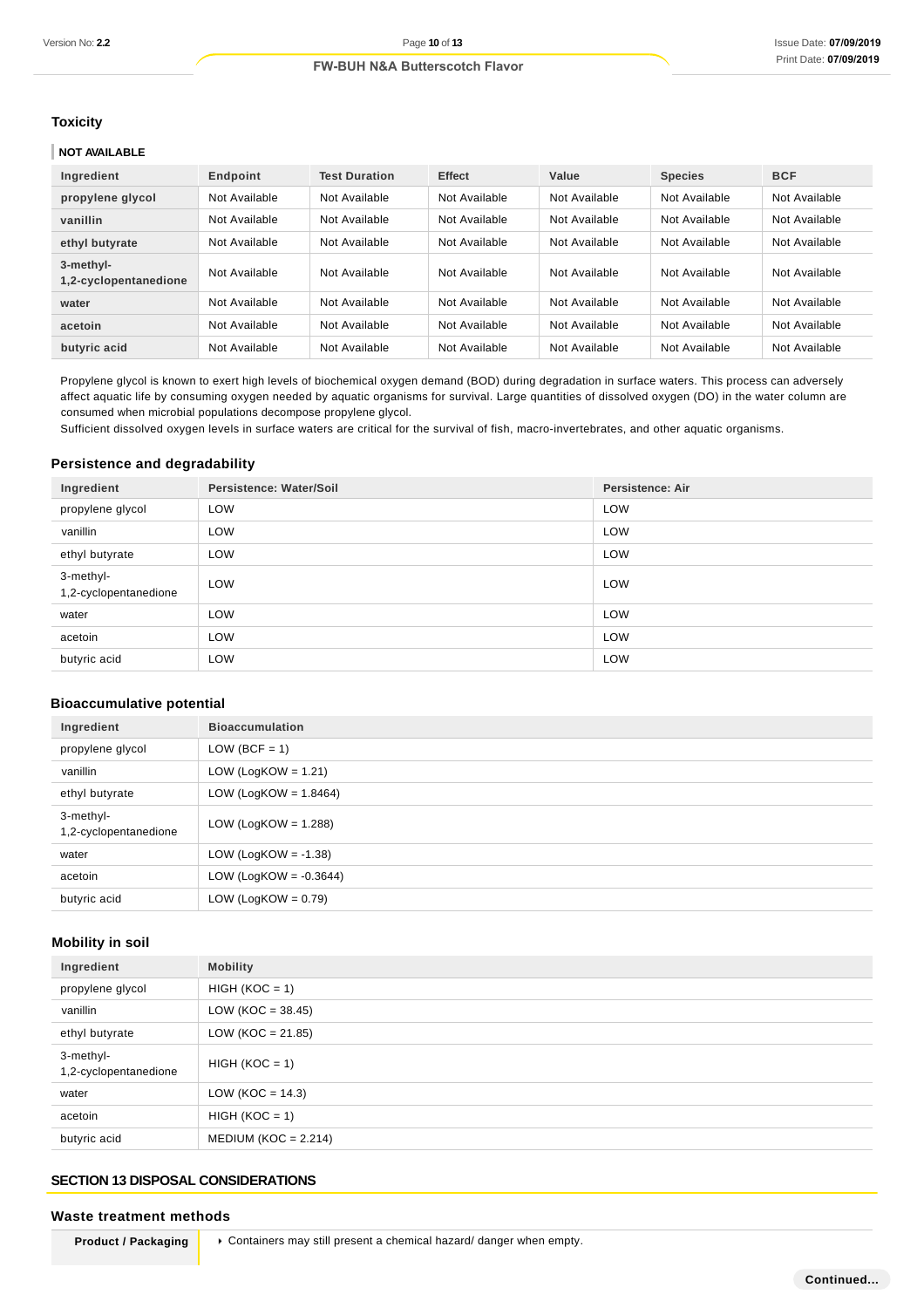# **disposal** Return to supplier for reuse/ recycling if possible. Otherwise: If container can not be cleaned sufficiently well to ensure that residuals do not remain or if the container cannot be used to store the same product, then puncture containers, to prevent re-use, and bury at an authorised landfill. Where possible retain label warnings and MSDS and observe all notices pertaining to the product.

## **SECTION 14 TRANSPORT INFORMATION**

# **Labels Required Marine Pollutant** NO **Land transport (DOT) UN number** 1197 **Packing group** III **UN proper shipping name** Extracts, flavoring, liquid **Environmental hazard** No relevant data **Transport hazard class(es)** Class  $3$ **Special precautions** Special provisions 149, IB2, T4, TP1, TP8

# **Air transport (ICAO-IATA / DGR)**

**for user**

| <b>UN number</b>                       | 1197                                                                                                                                                                         |                                   |
|----------------------------------------|------------------------------------------------------------------------------------------------------------------------------------------------------------------------------|-----------------------------------|
| Packing group                          | Ш                                                                                                                                                                            |                                   |
| <b>UN proper shipping</b><br>name      | Extracts, flavouring, liquid                                                                                                                                                 |                                   |
| <b>Environmental hazard</b>            | No relevant data                                                                                                                                                             |                                   |
| <b>Transport hazard</b><br>class(es)   | 3<br><b>ICAO/IATA Class</b><br>ICAO / IATA Subrisk<br>Not Applicable<br><b>ERG Code</b><br>3L                                                                                |                                   |
| <b>Special precautions</b><br>for user | Special provisions<br>Cargo Only Packing Instructions<br>Cargo Only Maximum Qty / Pack<br>Passenger and Cargo Packing Instructions<br>Passenger and Cargo Maximum Qty / Pack | A3<br>366<br>220 L<br>355<br>60 L |
|                                        | Passenger and Cargo Limited Quantity Packing Instructions                                                                                                                    | Y344                              |
|                                        | Passenger and Cargo Limited Maximum Qty / Pack                                                                                                                               | 10 <sub>L</sub>                   |

## **Sea transport (IMDG-Code / GGVSee)**

| <b>UN number</b>                     | 1197                                                    |
|--------------------------------------|---------------------------------------------------------|
| Packing group                        | Ш                                                       |
| <b>UN proper shipping</b><br>name    | EXTRACTS, FLAVOURING, LIQUID                            |
| <b>Environmental hazard</b>          | Not Applicable                                          |
| <b>Transport hazard</b><br>class(es) | <b>IMDG Class</b><br>3<br>IMDG Subrisk   Not Applicable |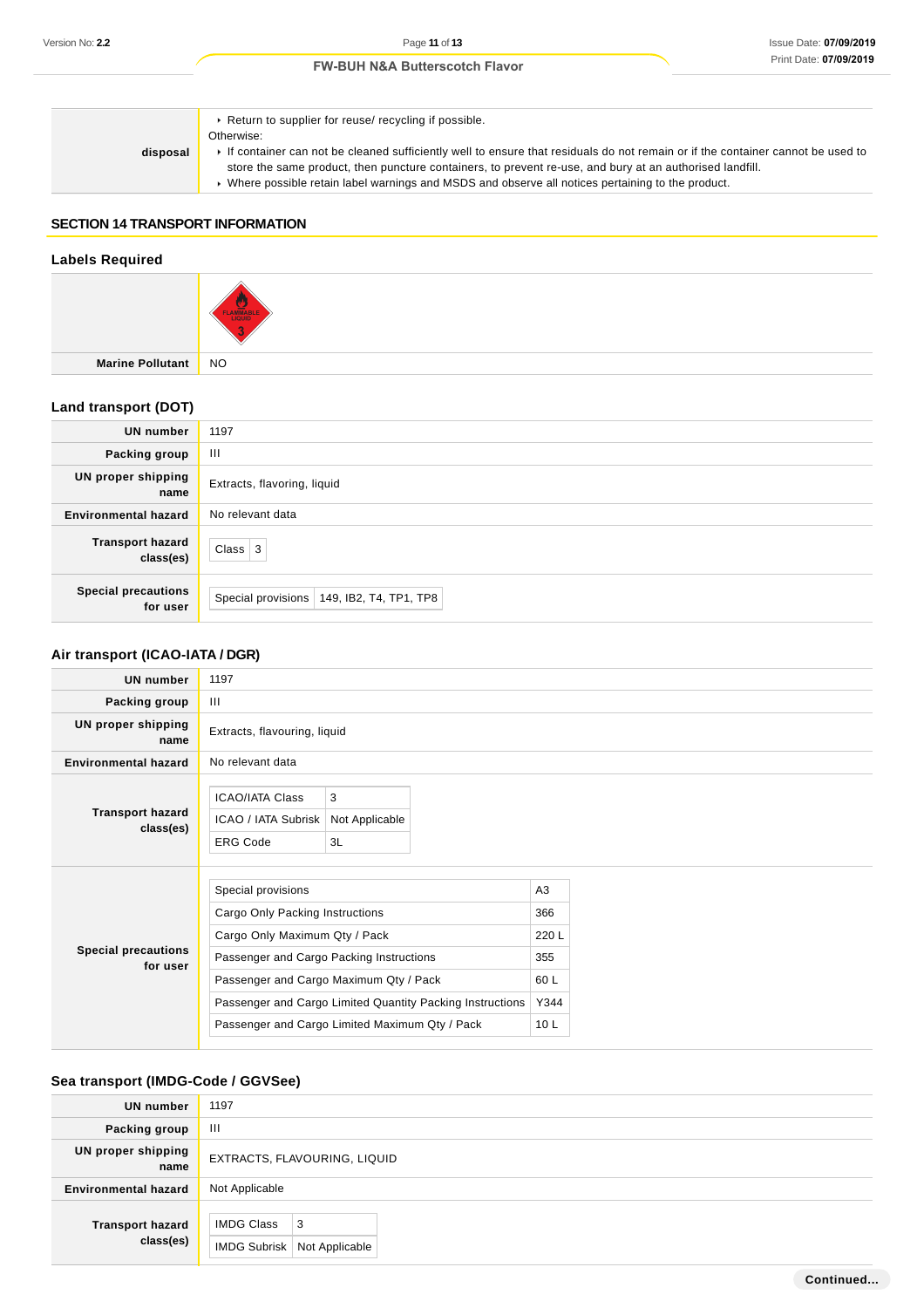# **Transport in bulk according to Annex II of MARPOL 73 / 78 and the IBC code**

| <b>Source</b>                                                                                      | Ingredient     | <b>Pollution Category</b> |
|----------------------------------------------------------------------------------------------------|----------------|---------------------------|
| IMO MARPOL 73/78<br>(Annex II) - List of<br>Noxious Liquid<br>Substances Carried in<br><b>Bulk</b> | ethyl butyrate | $\checkmark$              |
| IMO MARPOL 73/78<br>(Annex II) - List of<br>Noxious Liquid<br>Substances Carried in<br><b>Bulk</b> | butyric acid   | $\checkmark$              |

## **SECTION 15 REGULATORY INFORMATION**

# **Safety, health and environmental regulations / legislation specific for the substance or mixture**

| propylene glycol(57-55-6) is<br>found on the following<br>regulatory lists                    | "US ATSDR Minimal Risk Levels for Hazardous Substances (MRLs)","US - Washington Toxic air pollutants and their<br>ASIL, SQER and de minimis emission values","US AIHA Workplace Environmental Exposure Levels (WEELs)","US<br>Spacecraft Maximum Allowable Concentrations (SMACs) for Airborne Contaminants","US Toxic Substances Control<br>Act (TSCA) - Chemical Substance Inventory" |
|-----------------------------------------------------------------------------------------------|-----------------------------------------------------------------------------------------------------------------------------------------------------------------------------------------------------------------------------------------------------------------------------------------------------------------------------------------------------------------------------------------|
| vanillin(121-33-5) is found on<br>the following regulatory lists                              | "US AIHA Workplace Environmental Exposure Levels (WEELs)","US Toxic Substances Control Act (TSCA) -<br>Chemical Substance Inventory"                                                                                                                                                                                                                                                    |
| ethyl butyrate(105-54-4) is<br>found on the following<br>regulatory lists                     | "US - Vermont Permissible Exposure Limits Table Z-1-A Transitional Limits for Air Contaminants","US Toxic<br>Substances Control Act (TSCA) - Chemical Substance Inventory"                                                                                                                                                                                                              |
| 3-methyl-<br>1,2-cyclopentanedione(765-70-8)<br>is found on the following<br>regulatory lists | "US Toxic Substances Control Act (TSCA) - Chemical Substance Inventory"                                                                                                                                                                                                                                                                                                                 |
| water(7732-18-5) is found on the<br>following regulatory lists                                | "US Toxic Substances Control Act (TSCA) - Chemical Substance Inventory"                                                                                                                                                                                                                                                                                                                 |
| acetoin(513-86-0) is found on<br>the following regulatory lists                               | "US Toxic Substances Control Act (TSCA) - Chemical Substance Inventory"                                                                                                                                                                                                                                                                                                                 |
| butyric acid(107-92-6) is found<br>on the following regulatory<br>lists                       | "US Toxic Substances Control Act (TSCA) - Chemical Substance Inventory"                                                                                                                                                                                                                                                                                                                 |
|                                                                                               |                                                                                                                                                                                                                                                                                                                                                                                         |

| <b>National Inventory</b>        | <b>Status</b>                                                                                                                                                                                 |
|----------------------------------|-----------------------------------------------------------------------------------------------------------------------------------------------------------------------------------------------|
| Australia - AICS                 | Υ                                                                                                                                                                                             |
| Canada - DSL                     | Y                                                                                                                                                                                             |
| China - IECSC                    | Y                                                                                                                                                                                             |
| Europe - EINEC /<br>ELINCS / NLP | Y                                                                                                                                                                                             |
| Japan - ENCS                     | N (water)                                                                                                                                                                                     |
| Korea - KECI                     | Υ                                                                                                                                                                                             |
| New Zealand - NZIoC              | Y                                                                                                                                                                                             |
| Philippines - PICCS              | Y                                                                                                                                                                                             |
| USA - TSCA                       | Y                                                                                                                                                                                             |
| Legend:                          | $Y = All$ ingredients are on the inventory $N = Not$ determined or one or more ingredients are not on the inventory and are not<br>exempt from listing (see specific ingredients in brackets) |

# **SECTION 16 OTHER INFORMATION**

## **Other information**

# **Ingredients with multiple cas numbers**

| Name                               | <b>CAS No</b>     |
|------------------------------------|-------------------|
| 3-methyl-<br>1,2-cyclopentanedione | 765-70-8, 80-71-7 |